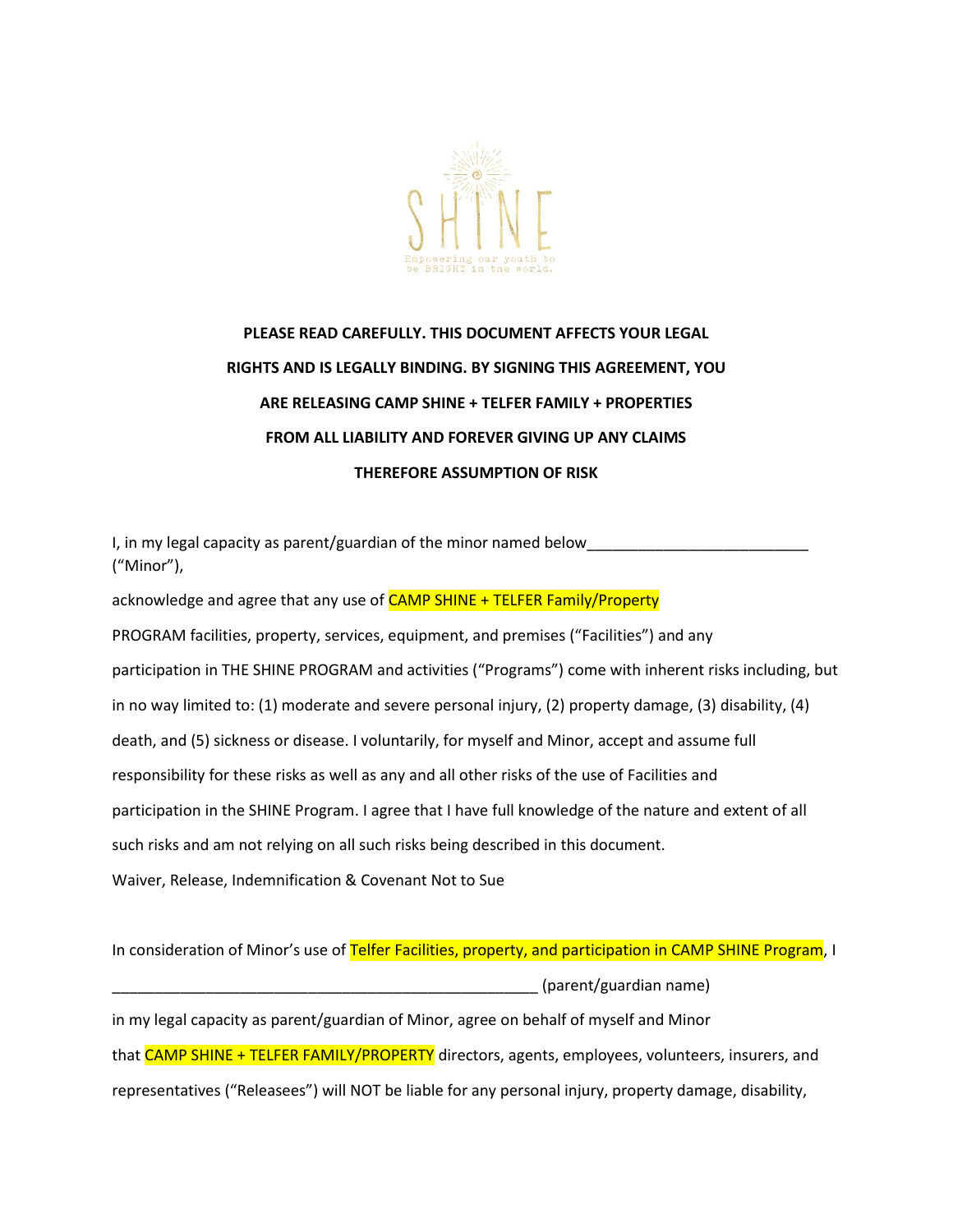death, sickness, or disease incurred by Minor, however occurring including, but not limited to, the negligence of Releasees. I understand that Minor and I will be solely responsible for any loss or damage,

Minor Participant Waiver, Release, Indemnification of All Claims & Covenant Not to Sue including personal injury, property damage, disability, death, sickness or disease sustained from the use of Facilities and participation in Programs.

I further agree, in my legal capacity as the parent/guardian of Minor, \_\_\_\_\_\_\_\_\_\_\_\_\_\_\_\_\_\_\_\_\_\_\_\_\_\_\_\_\_on behalf of Minor, myself, and any and all legal successors and proxies, to release and **HEREBY DO** RELEASE WAIVE AND COVENANT NOT TO SUE. Releasees from any causes of action, claims, suits, liabilities or demands of any nature whatsoever including, but in no way limited to, claims of negligence, which Minor, myself, and any and all legal successors and proxies may have, now or in the future, against Releasees on account of personal injury, property damage, disability, death, sickness, disease, or accident of any kind, arising out of or in any way related to the use of Facilities or participation in Programs, whether that participation is supervised or unsupervised, however the injury or damage occurs, including, but not limited to, the negligence of Releasees.

IMPO AND THE UNIVERSITY OF THE UNIVERSITY OF THE UNIVERSITY OF THE UNIVERSITY OF THE UNIVERSITY OF THE UNIVERSITY OF THE UNIVERSITY OF THE UNIVERSITY OF THE UNIVERSITY OF THE UNIVERSITY OF THE UNIVERSITY OF THE UNIVERSITY nature of animals and release the **CAMP SHINE/TELFER FAMILY** and all those associated from any incident of harm, damages, costs of any nature, including injury of all kinds to the participant/minor.

I\_\_\_\_\_\_\_\_\_\_\_\_\_\_\_\_\_\_\_\_\_\_\_\_\_\_\_\_\_\_\_\_\_\_ understand the inherent danger in swimming and being near a body of water/pool. With this knowledge, I release the CAMP SHINE/TELFER FAMILY and all those associated from any incident of harm, damages, costs of any nature, including injury of all kinds to the participant/minor.

ILLETTING INTERNATIONAL TEACH CHARGE INTERNATIONAL LIMIT UNITS ARRESTS UNITS AND LIMIT UNITS AND LIMIT UNITS A Covid-19 and the global pandemic that there is risk regarding your child being around other people.